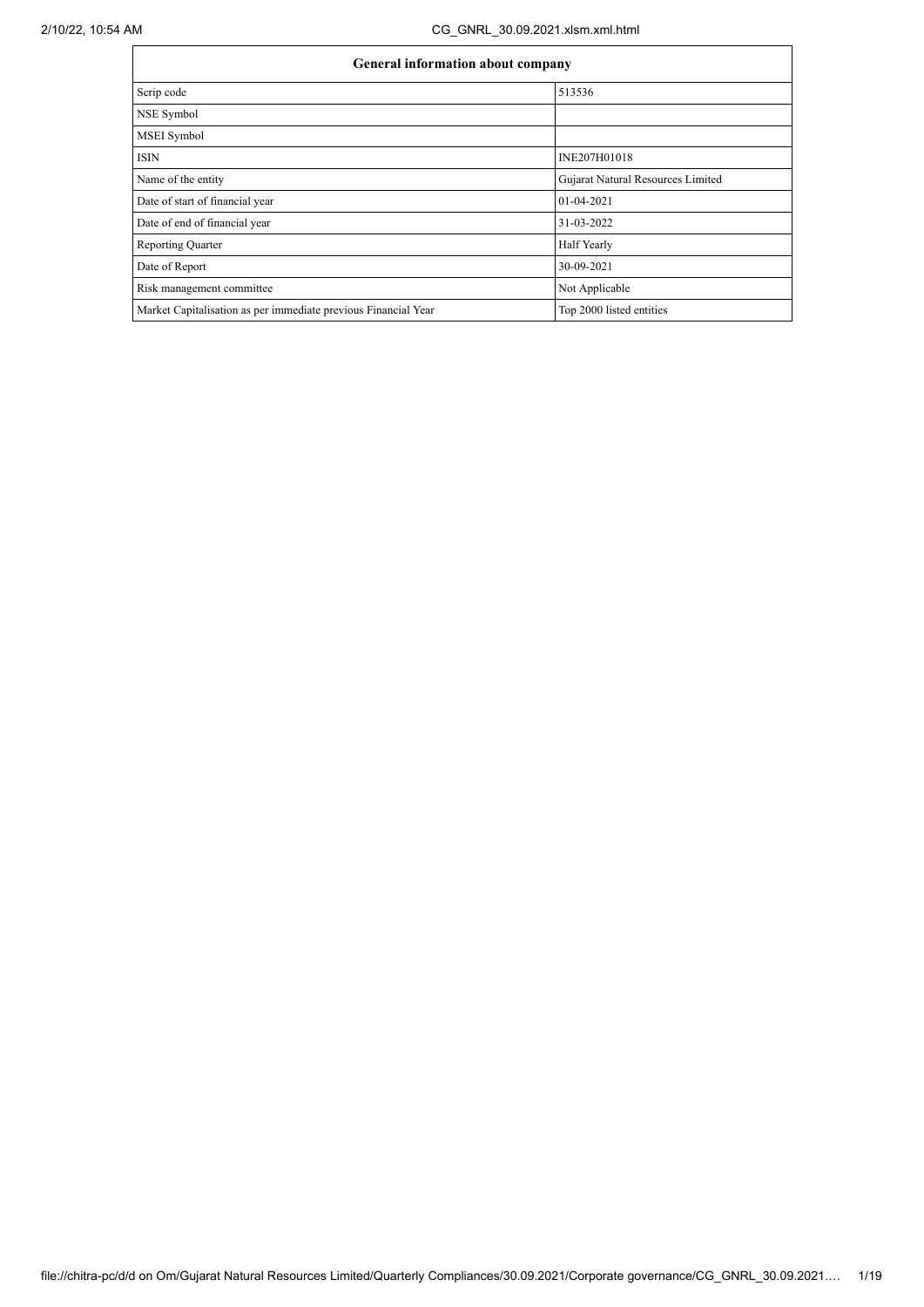## **Annexure I**

## **Annexure I to be submitted by listed entity on quarterly basis**

## **I. Composition of Board of Directors**

|                     |            |                                                       |                                       |                               |                          | Disclosure of notes on composition of board of directors explanatory                                 |                                             |                                          |                                                     |                      |                                            |                                                                                                                                                |                                                                                                                                                                   |                                                                                                                                                                          |                                                                                                                                                                                                         |
|---------------------|------------|-------------------------------------------------------|---------------------------------------|-------------------------------|--------------------------|------------------------------------------------------------------------------------------------------|---------------------------------------------|------------------------------------------|-----------------------------------------------------|----------------------|--------------------------------------------|------------------------------------------------------------------------------------------------------------------------------------------------|-------------------------------------------------------------------------------------------------------------------------------------------------------------------|--------------------------------------------------------------------------------------------------------------------------------------------------------------------------|---------------------------------------------------------------------------------------------------------------------------------------------------------------------------------------------------------|
|                     |            |                                                       |                                       |                               |                          |                                                                                                      |                                             |                                          | Whether the listed entity has a Regular Chairperson |                      | Yes                                        |                                                                                                                                                |                                                                                                                                                                   |                                                                                                                                                                          |                                                                                                                                                                                                         |
|                     |            |                                                       |                                       |                               |                          |                                                                                                      |                                             |                                          | Whether Chairperson is related to MD or CEO         |                      | Yes                                        |                                                                                                                                                |                                                                                                                                                                   |                                                                                                                                                                          |                                                                                                                                                                                                         |
| PAN                 | <b>DIN</b> | Category 1<br>of directors                            | Category 2<br>of directors            | Category<br>3 of<br>directors | Date<br>of<br>Birth      | Whether<br>special<br>resolution<br>passed?<br>[Refer Reg.<br>$17(1A)$ of<br>Listing<br>Regulations] | Date of<br>passing<br>special<br>resolution | <b>Initial Date</b><br>of<br>appointment | Date of Re-<br>appointment                          | Date of<br>cessation | Tenure<br>of<br>director<br>(in<br>months) | No of<br>Directorship<br>in listed<br>entities<br>including<br>this listed<br>entity (Refer<br>Regulation<br>17A of<br>Listing<br>Regulations) | No of<br>Independent<br>Directorship<br>in listed<br>entities<br>including this<br>listed entity<br>(Refer<br>Regulation<br>$17A(1)$ of<br>Listing<br>Regulations | Number of<br>memberships<br>in Audit/<br>Stakeholder<br>Committee(s)<br>including this<br>listed entity<br>(Refer<br>Regulation<br>$26(1)$ of<br>Listing<br>Regulations) | No of post of<br>Chairperson in<br>Audit/<br>Stakeholder<br>Committee<br>held in listed<br>entities<br>including this<br>listed entity<br>(Refer<br>Regulation<br>$26(1)$ of<br>Listing<br>Regulations) |
| AFGPS2827G          | 02467830   | Non-<br>Executive -<br>Non<br>Independent<br>Director | Chairperson<br>related to<br>Promoter |                               | $07 -$<br>$09 -$<br>1944 | Yes                                                                                                  | $27-02-$<br>2020                            | 23-08-1991                               |                                                     |                      |                                            | $\overline{4}$                                                                                                                                 | $\mathbf{0}$                                                                                                                                                      | $\overline{4}$                                                                                                                                                           | $\theta$                                                                                                                                                                                                |
| AEOPS9910M 00297447 |            | Executive<br>Director                                 | Not<br>Applicable                     | MD                            | $31 -$<br>$08 -$<br>1973 | NA                                                                                                   |                                             | 31-08-1996                               | 22-01-2020                                          |                      |                                            | $\overline{4}$                                                                                                                                 | $\mathbf{0}$                                                                                                                                                      | $\overline{4}$                                                                                                                                                           |                                                                                                                                                                                                         |
| AAIPT8029L          | 02916910   | Non-<br>Executive -<br>Independent<br>Director        | Not<br>Applicable                     |                               | $01 -$<br>$02 -$<br>1947 | Yes                                                                                                  | $30 - 09 -$<br>2021                         | 23-01-2010                               | 30-09-2019                                          |                      | 141                                        |                                                                                                                                                |                                                                                                                                                                   |                                                                                                                                                                          |                                                                                                                                                                                                         |
| ATAPM1689A          | 07658223   | Non-<br>Executive -<br>Independent<br>Director        | Not<br>Applicable                     |                               | $15 -$<br>$12 -$<br>1987 | NA                                                                                                   |                                             | 14-02-2017                               |                                                     |                      | 56                                         | $\overline{\mathbf{3}}$                                                                                                                        | 3                                                                                                                                                                 |                                                                                                                                                                          | $\overline{4}$                                                                                                                                                                                          |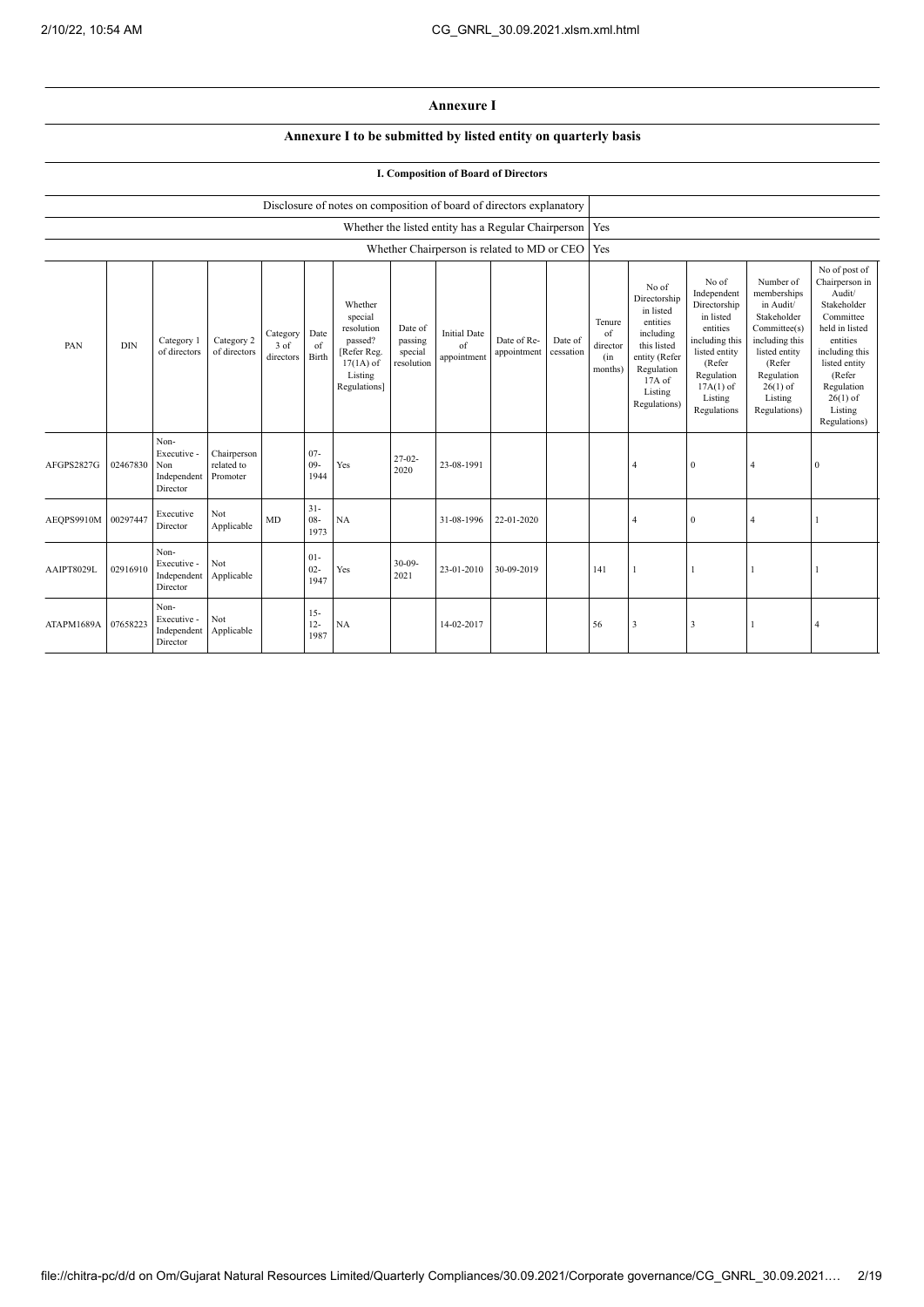|    |                      |                                    |            |            |                                                       |                               |                               |                          |                                                                                                      |                                             | <b>1. Composition of Board of Directors</b> |                            |                      |                                            |                                                                                                                                                |                                                                                                                                                                      |                                                                            |
|----|----------------------|------------------------------------|------------|------------|-------------------------------------------------------|-------------------------------|-------------------------------|--------------------------|------------------------------------------------------------------------------------------------------|---------------------------------------------|---------------------------------------------|----------------------------|----------------------|--------------------------------------------|------------------------------------------------------------------------------------------------------------------------------------------------|----------------------------------------------------------------------------------------------------------------------------------------------------------------------|----------------------------------------------------------------------------|
|    |                      |                                    |            |            |                                                       |                               |                               |                          | Disclosure of notes on composition of board of directors explanatory                                 |                                             |                                             |                            |                      |                                            |                                                                                                                                                |                                                                                                                                                                      |                                                                            |
|    |                      |                                    |            |            |                                                       |                               |                               |                          | Whether the listed entity has a Regular Chairperson                                                  |                                             |                                             |                            |                      |                                            |                                                                                                                                                |                                                                                                                                                                      |                                                                            |
| Sr | Title<br>(MI)<br>Ms) | Name of the<br>Director            | PAN        | <b>DIN</b> | Category 1<br>of directors                            | Category 2<br>of<br>directors | Category<br>3 of<br>directors | Date<br>of<br>Birth      | Whether<br>special<br>resolution<br>passed?<br>[Refer Reg.<br>$17(1A)$ of<br>Listing<br>Regulations] | Date of<br>passing<br>special<br>resolution | <b>Initial Date</b><br>of<br>appointment    | Date of Re-<br>appointment | Date of<br>cessation | Tenure<br>of<br>director<br>(in<br>months) | No of<br>Directorship<br>in listed<br>entities<br>including<br>this listed<br>entity (Refer<br>Regulation<br>17A of<br>Listing<br>Regulations) | No of<br>Independent<br>Directorship<br>in listed<br>entities<br>including<br>this listed<br>entity<br>(Refer<br>Regulation<br>$17A(1)$ of<br>Listing<br>Regulations | m<br>$\mathbf S$<br>$\mathbf C$<br>$\,$ in<br>$\mathbf{I}$<br>$\mathbb{R}$ |
| 5  | Mrs                  | Chitra<br>Janardan<br>Thaker       | AVMPT7363A | 07911689   | Non-<br>Executive -<br>Independent<br>Director        | Not<br>Applicable             |                               | $07 -$<br>$11-$<br>1992  | NA                                                                                                   |                                             | 30-07-2020                                  |                            | $02 - 07 -$<br>2021  | 11                                         | $\overline{2}$                                                                                                                                 | $\overline{2}$                                                                                                                                                       | 2                                                                          |
| 6  | Mrs                  | Sheetal<br>Pandya                  | AXTPP4272D | 07148000   | Non-<br>Executive -<br>Non<br>Independent<br>Director | Not<br>Applicable             |                               | $15 -$<br>$07 -$<br>1987 | NA                                                                                                   |                                             | 20-10-2020                                  |                            |                      |                                            |                                                                                                                                                | 0                                                                                                                                                                    | $\mathbf{0}$                                                               |
| 7  | Mr                   | Chandrakant<br>Natubhai<br>Chauhan | ATWPC1048B | 08057354   | Non-<br>Executive -<br>Independent<br>Director        | Not<br>Applicable             |                               | $12 -$<br>$07 -$<br>1993 | NA                                                                                                   |                                             | 30-09-2021                                  |                            |                      | $\mathbf{0}$                               | $\overline{4}$                                                                                                                                 |                                                                                                                                                                      | 5                                                                          |

## **I. Composition of Board of Directors**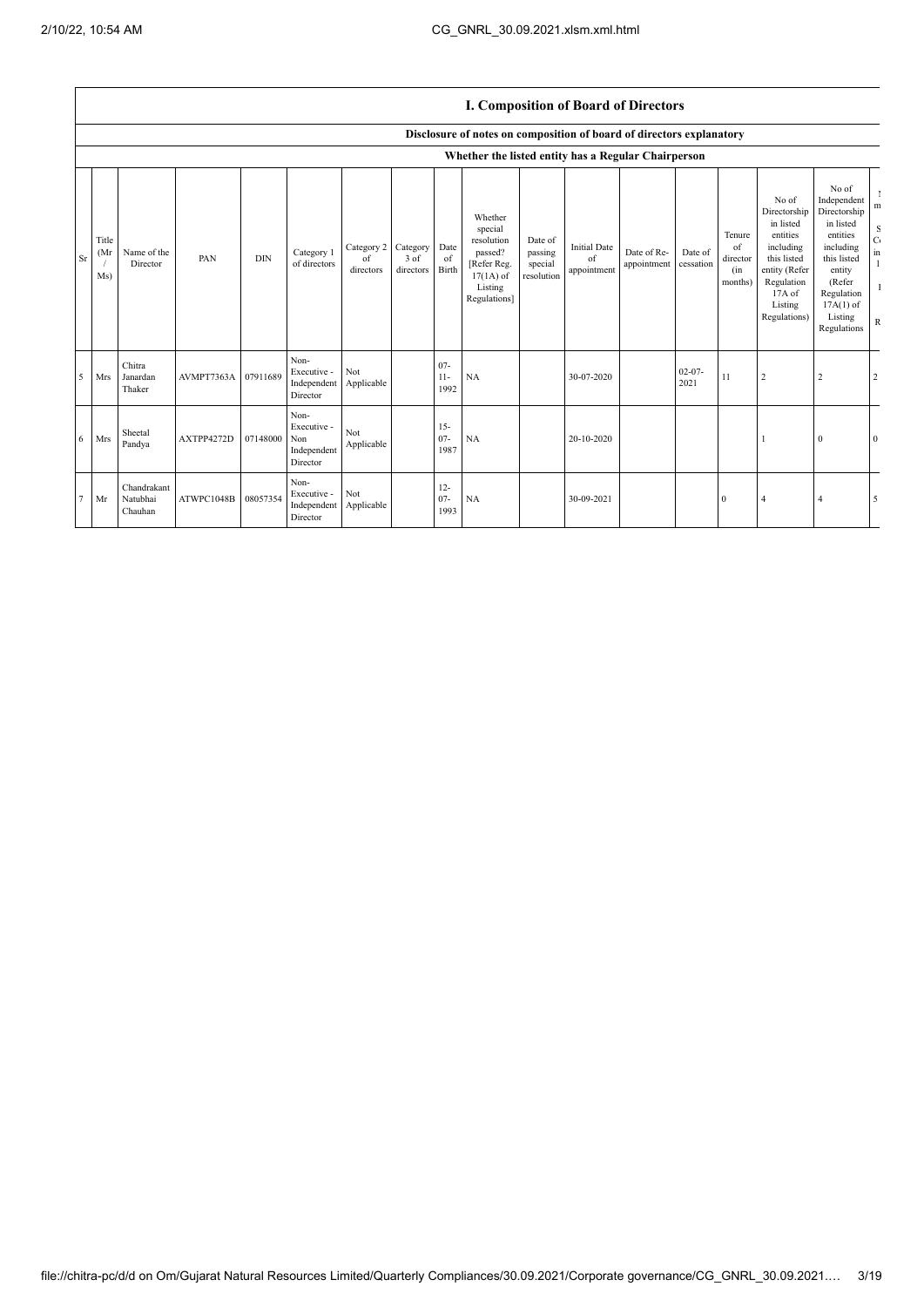|           | <b>Audit Committee Details</b> |                              |                                                       |                        |                      |                |  |  |  |  |  |
|-----------|--------------------------------|------------------------------|-------------------------------------------------------|------------------------|----------------------|----------------|--|--|--|--|--|
|           |                                |                              | Whether the Audit Committee has a Regular Chairperson |                        | Yes                  |                |  |  |  |  |  |
| <b>Sr</b> | <b>DIN</b><br>Number           | Name of Committee<br>members | Category 2 of<br>directors                            | Date of<br>Appointment | Date of<br>Cessation | <b>Remarks</b> |  |  |  |  |  |
|           | 07658223                       | Payal Pandya                 | Non-Executive - Independent<br>Director               | Chairperson            | 14-12-2017           |                |  |  |  |  |  |
|           | 02467830                       | Ashok C. Shah                | Non-Executive - Non<br>Independent Director           | Member                 | 30-07-2007           |                |  |  |  |  |  |
|           | 02916910                       | Pravin V Trivedi             | Non-Executive - Independent<br>Director               | Member                 | $23-01-2010$         |                |  |  |  |  |  |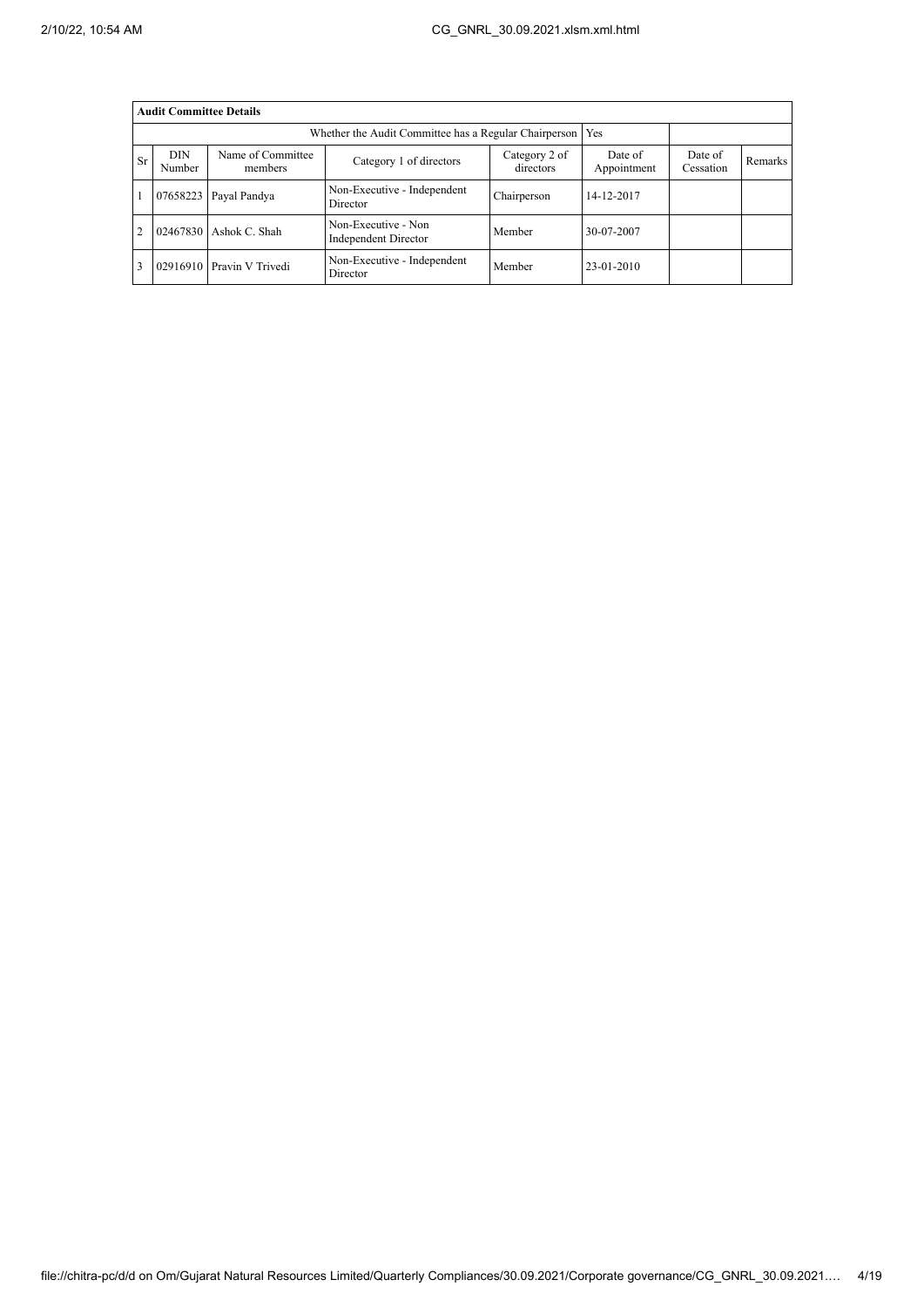|           | Nomination and remuneration committee |                              |                                                                                   |                      |              |  |  |  |  |  |  |
|-----------|---------------------------------------|------------------------------|-----------------------------------------------------------------------------------|----------------------|--------------|--|--|--|--|--|--|
|           |                                       |                              | Whether the Nomination and remuneration committee has a Regular Chairperson   Yes |                      |              |  |  |  |  |  |  |
| <b>Sr</b> | <b>DIN</b><br>Number                  | Name of Committee<br>members | Date of<br>Appointment                                                            | Date of<br>Cessation | Remarks      |  |  |  |  |  |  |
|           |                                       | 07658223 Payal Pandya        | Non-Executive - Independent<br>Director                                           | Member               | 14-12-2017   |  |  |  |  |  |  |
| 2         |                                       | 02467830 Ashok C. Shah       | Non-Executive - Non<br><b>Independent Director</b>                                | Member               | 30-07-2007   |  |  |  |  |  |  |
| 3         |                                       | 02916910 Pravin V Trivedi    | Non-Executive - Independent<br>Director                                           | Chairperson          | $23-01-2010$ |  |  |  |  |  |  |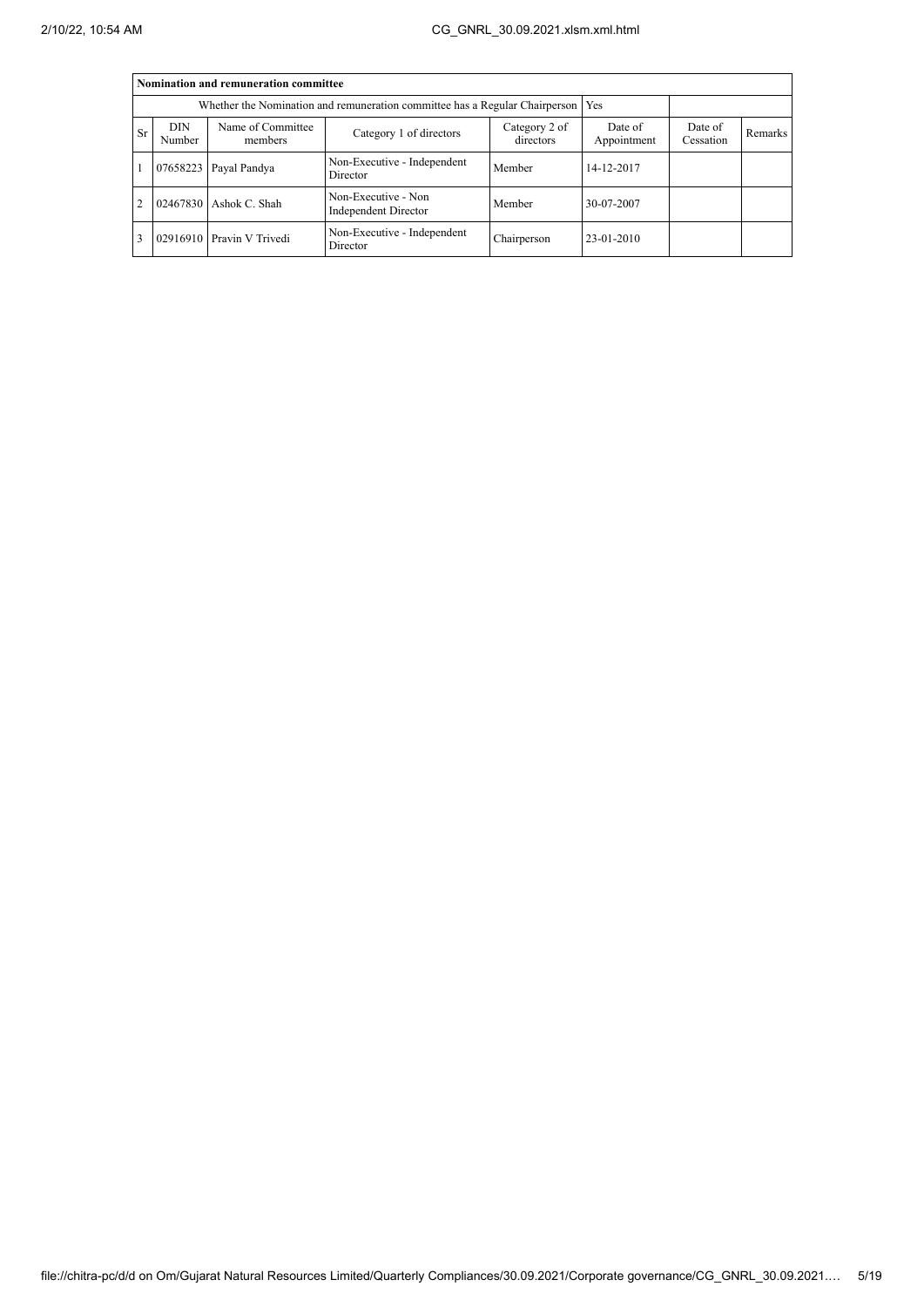|           | <b>Stakeholders Relationship Committee</b> |                                                                                  |                                         |                        |                      |         |  |  |  |  |  |
|-----------|--------------------------------------------|----------------------------------------------------------------------------------|-----------------------------------------|------------------------|----------------------|---------|--|--|--|--|--|
|           |                                            | Whether the Stakeholders Relationship Committee has a Regular Chairperson<br>Yes |                                         |                        |                      |         |  |  |  |  |  |
| <b>Sr</b> | DIN<br>Number                              | Name of Committee<br>members                                                     | Category 2 of<br>directors              | Date of<br>Appointment | Date of<br>Cessation | Remarks |  |  |  |  |  |
|           | 07658223                                   | Payal Pandya                                                                     | Non-Executive - Independent<br>Director | Member                 | 14-12-2017           |         |  |  |  |  |  |
| 2         | 00297447                                   | Shalin A. Shah                                                                   | <b>Executive Director</b>               | Member                 | 23-01-2010           |         |  |  |  |  |  |
| 3         |                                            | 02916910 Pravin V Trivedi                                                        | Non-Executive - Independent<br>Director | Chairperson            | 23-01-2010           |         |  |  |  |  |  |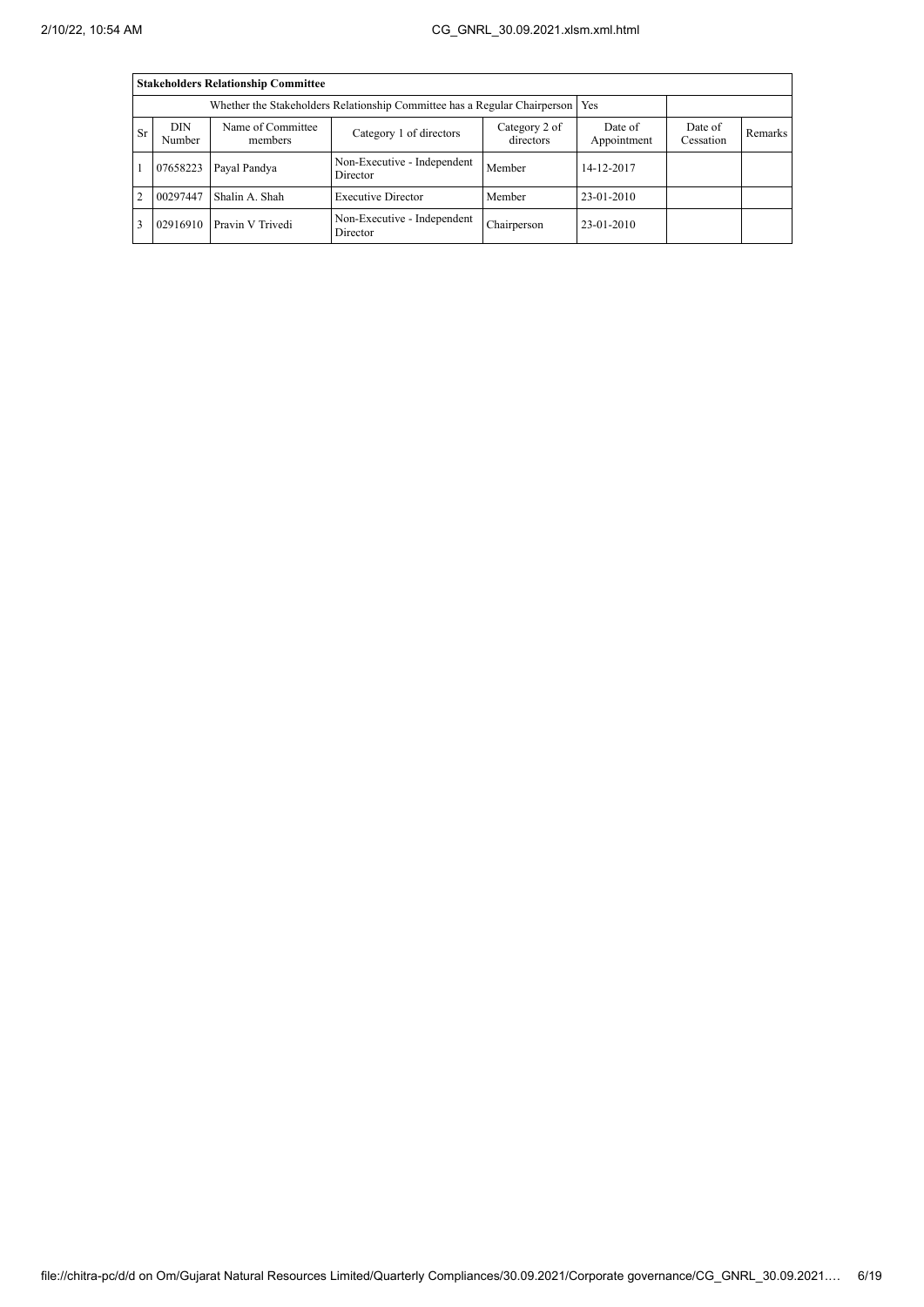|           | <b>Risk Management Committee</b> |                                                                 |                            |                            |                        |                      |         |  |  |
|-----------|----------------------------------|-----------------------------------------------------------------|----------------------------|----------------------------|------------------------|----------------------|---------|--|--|
|           |                                  | Whether the Risk Management Committee has a Regular Chairperson |                            |                            |                        |                      |         |  |  |
| <b>Sr</b> | DIN<br>Number                    | Name of Committee<br>members                                    | Category 1 of<br>directors | Category 2 of<br>directors | Date of<br>Appointment | Date of<br>Cessation | Remarks |  |  |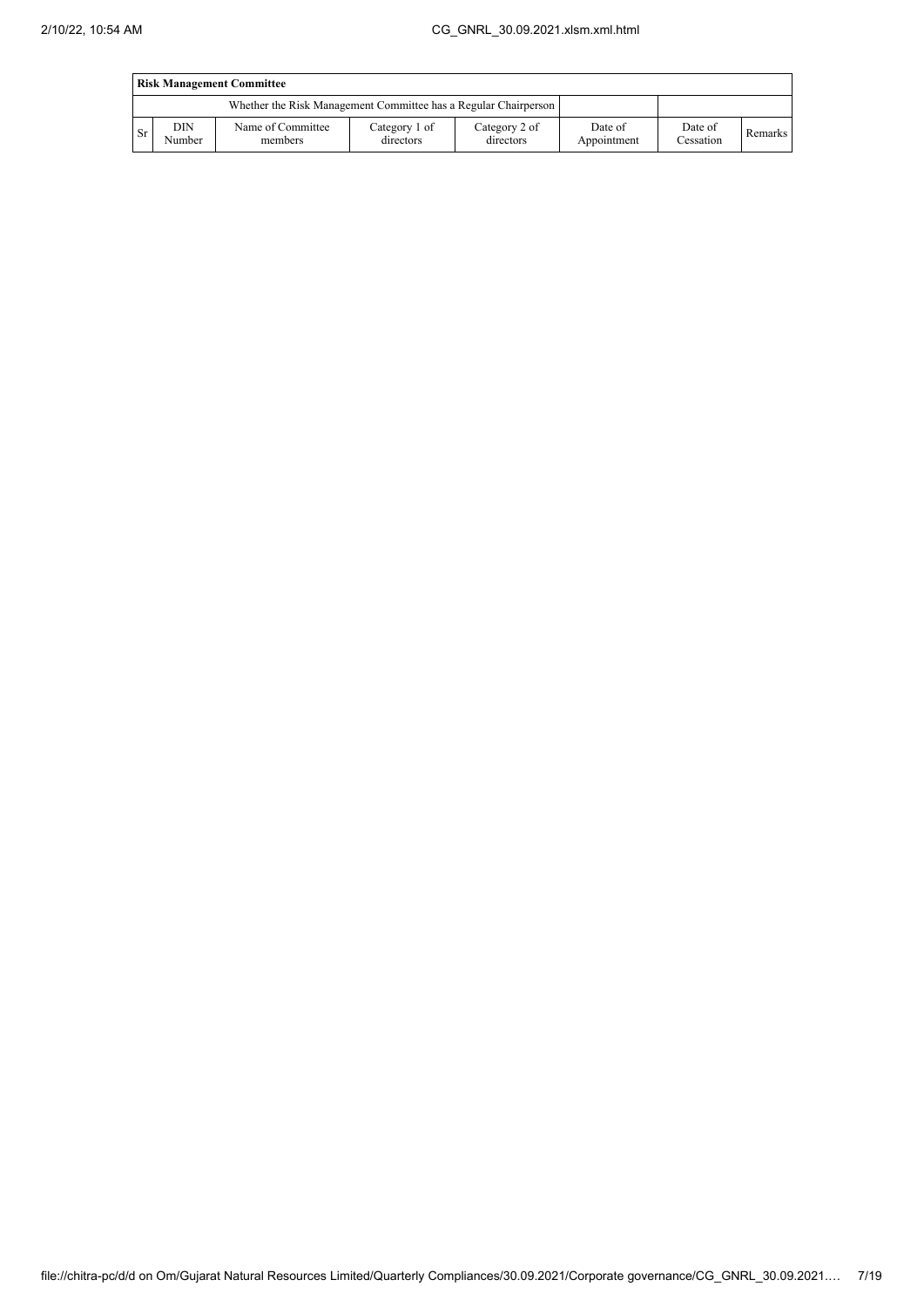|           | Corporate Social Responsibility Committee |                                                                                 |                            |                            |                        |                      |         |  |  |
|-----------|-------------------------------------------|---------------------------------------------------------------------------------|----------------------------|----------------------------|------------------------|----------------------|---------|--|--|
|           |                                           | Whether the Corporate Social Responsibility Committee has a Regular Chairperson |                            |                            |                        |                      |         |  |  |
| <b>Sr</b> | DIN<br>Number                             | Name of Committee<br>members                                                    | Category 1 of<br>directors | Category 2 of<br>directors | Date of<br>Appointment | Date of<br>Cessation | Remarks |  |  |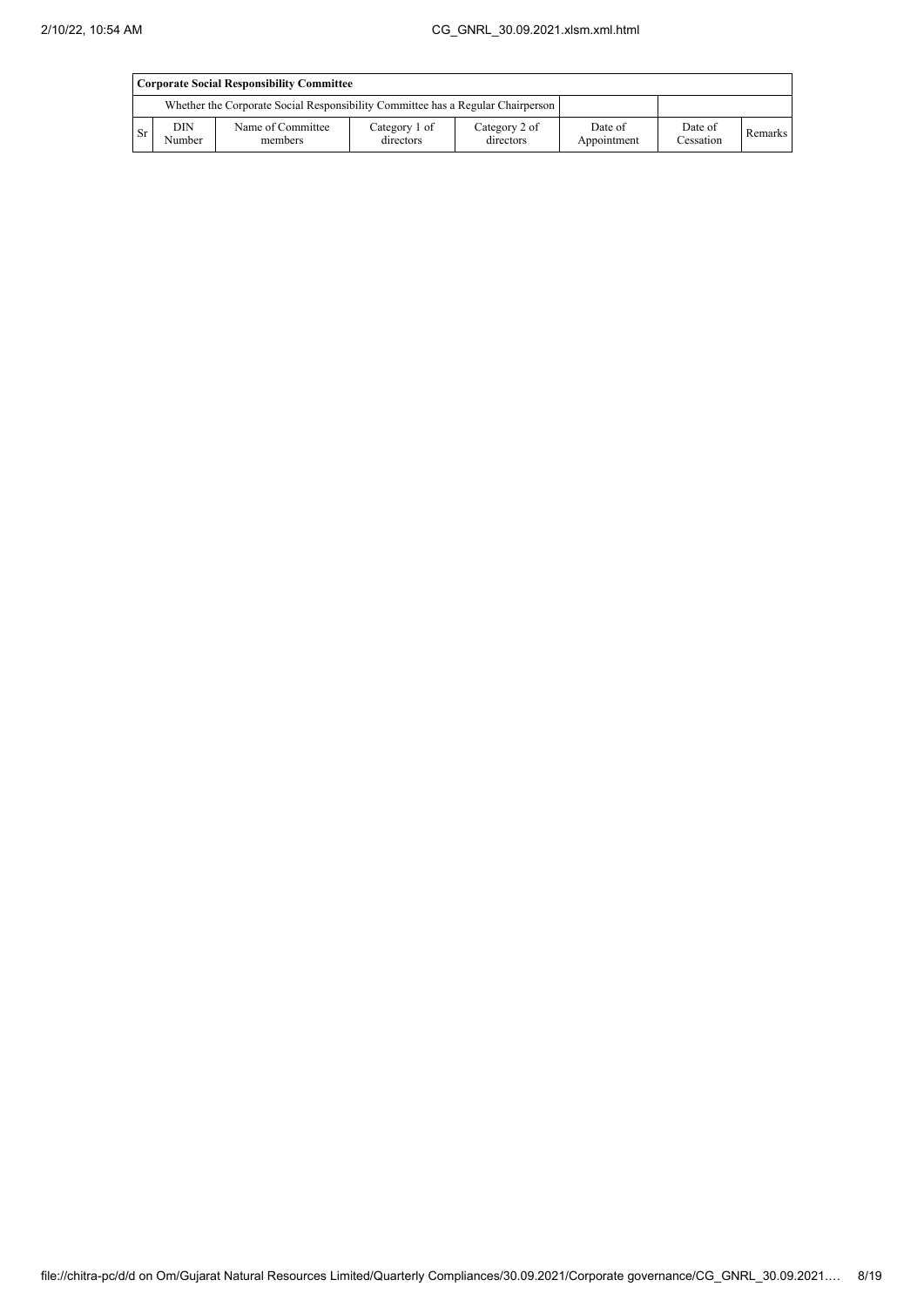| <b>Other Committee</b> |                                                                                                                                     |  |  |
|------------------------|-------------------------------------------------------------------------------------------------------------------------------------|--|--|
|                        | Sr   DIN Number   Name of Committee members   Name of other committee   Category 1 of directors   Category 2 of directors   Remarks |  |  |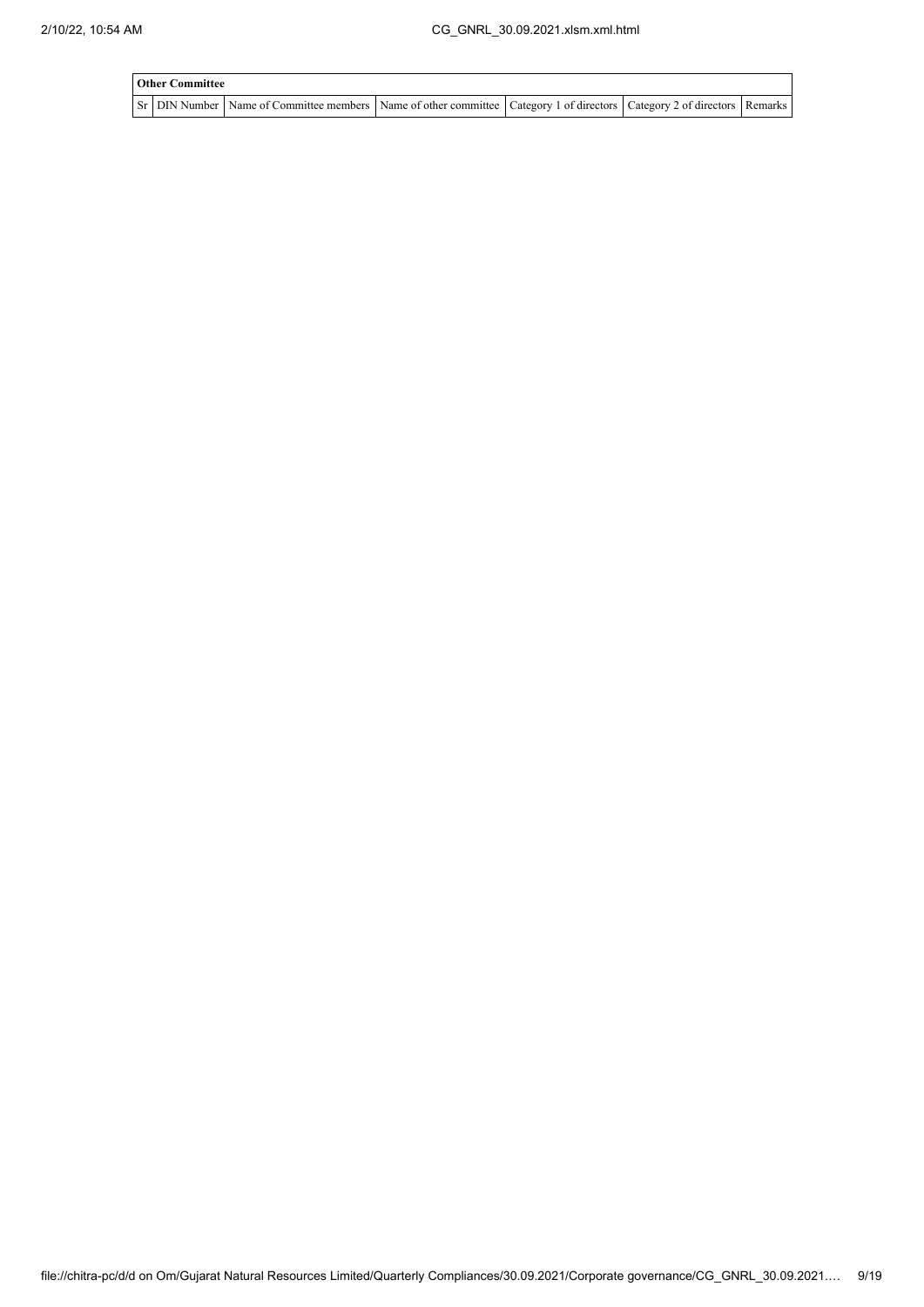|                | Annexure 1                                                   |                                                               |                                                                      |                                       |                                                     |                                                                      |                                                                        |  |  |
|----------------|--------------------------------------------------------------|---------------------------------------------------------------|----------------------------------------------------------------------|---------------------------------------|-----------------------------------------------------|----------------------------------------------------------------------|------------------------------------------------------------------------|--|--|
|                | Annexure 1                                                   |                                                               |                                                                      |                                       |                                                     |                                                                      |                                                                        |  |  |
|                | <b>III. Meeting of Board of Directors</b>                    |                                                               |                                                                      |                                       |                                                     |                                                                      |                                                                        |  |  |
|                | Disclosure of notes on meeting of board                      | of directors explanatory                                      |                                                                      |                                       |                                                     |                                                                      |                                                                        |  |  |
| <b>Sr</b>      | Date(s) of<br>meeting (if any)<br>in the previous<br>quarter | $Date(s)$ of<br>meeting (if any)<br>in the current<br>quarter | Maximum gap<br>between any two<br>consecutive (in<br>number of days) | Notes for<br>not<br>providing<br>Date | Whether<br>requirement of<br>Ouorum met<br>(Yes/No) | Number of Directors<br>present* (other than<br>Independent Director) | No. of<br>Independent<br><b>Directors</b><br>attending the<br>meeting* |  |  |
|                | 30-06-2021                                                   |                                                               |                                                                      |                                       | Yes                                                 | 3                                                                    | 3                                                                      |  |  |
| $\overline{2}$ |                                                              | 13-08-2021                                                    | 43                                                                   |                                       | Yes                                                 | 3                                                                    | $\overline{2}$                                                         |  |  |
| 3              |                                                              | 04-09-2021                                                    | 21                                                                   |                                       | Yes                                                 | 3                                                                    | $\overline{2}$                                                         |  |  |
| $\overline{4}$ |                                                              | 30-09-2021                                                    | 25                                                                   |                                       | Yes                                                 | 3                                                                    | $\overline{2}$                                                         |  |  |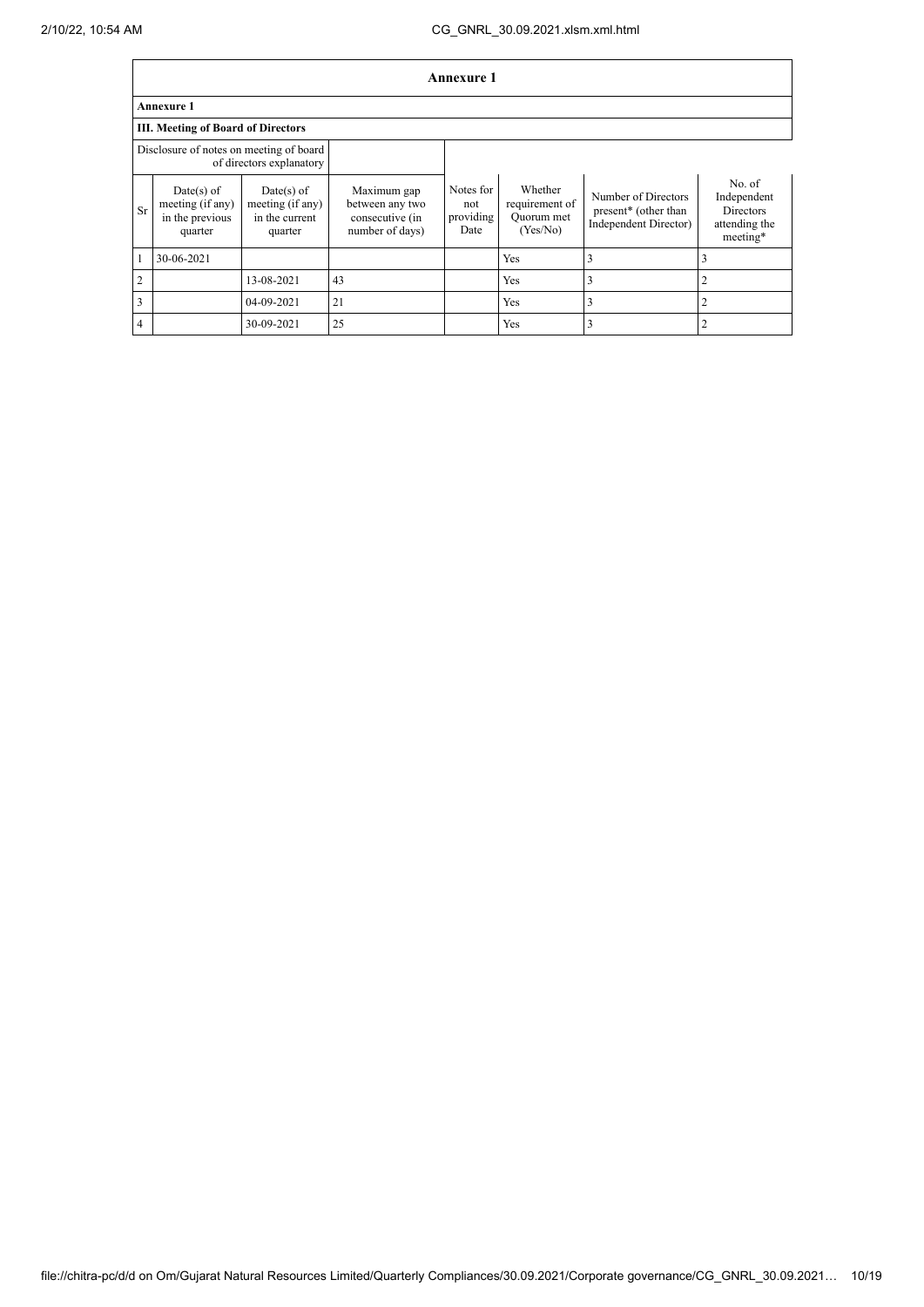|                | <b>Annexure 1</b>                                |                                                                                                          |                                                                      |                               |                                       |                                                        |                                                                                      |                                                                        |  |  |
|----------------|--------------------------------------------------|----------------------------------------------------------------------------------------------------------|----------------------------------------------------------------------|-------------------------------|---------------------------------------|--------------------------------------------------------|--------------------------------------------------------------------------------------|------------------------------------------------------------------------|--|--|
|                | <b>IV. Meeting of Committees</b>                 |                                                                                                          |                                                                      |                               |                                       |                                                        |                                                                                      |                                                                        |  |  |
|                |                                                  |                                                                                                          | Disclosure of notes on meeting of committees explanatory             |                               |                                       |                                                        |                                                                                      |                                                                        |  |  |
| <b>Sr</b>      | Name of<br>Committee                             | Date(s) of meeting (Enter<br>dates of Previous quarter<br>and Current quarter in<br>chronological order) | Maximum gap<br>between any two<br>consecutive (in<br>number of days) | Name of<br>other<br>committee | Reson for<br>not<br>providing<br>date | Whether<br>requirement<br>of Quorum<br>met<br>(Yes/No) | Number of<br><b>Directors</b><br>present* (other<br>than<br>Independent<br>Director) | No. of<br>Independent<br><b>Directors</b><br>attending the<br>meeting* |  |  |
| $\mathbf{1}$   | Audit<br>Committee                               | 30-06-2021                                                                                               |                                                                      |                               |                                       | Yes                                                    | ı                                                                                    | $\overline{2}$                                                         |  |  |
| $\overline{2}$ | Audit<br>Committee                               | 13-08-2021                                                                                               | 43                                                                   |                               |                                       | Yes                                                    |                                                                                      | $\overline{2}$                                                         |  |  |
| 3              | <b>Stakeholders</b><br>Relationship<br>Committee | 30-06-2021                                                                                               |                                                                      |                               |                                       | Yes                                                    | 1                                                                                    | $\overline{2}$                                                         |  |  |
| $\overline{4}$ | <b>Stakeholders</b><br>Relationship<br>Committee | 13-08-2021                                                                                               | 43                                                                   |                               |                                       | Yes                                                    | 1                                                                                    | $\overline{2}$                                                         |  |  |
| 5              | Nomination<br>and<br>remuneration<br>committee   | 04-09-2021                                                                                               |                                                                      |                               |                                       | Yes                                                    | 1                                                                                    | 2                                                                      |  |  |
| 6              | Nomination<br>and<br>remuneration<br>committee   | 30-09-2021                                                                                               | 25                                                                   |                               |                                       | Yes                                                    | 1                                                                                    | $\overline{c}$                                                         |  |  |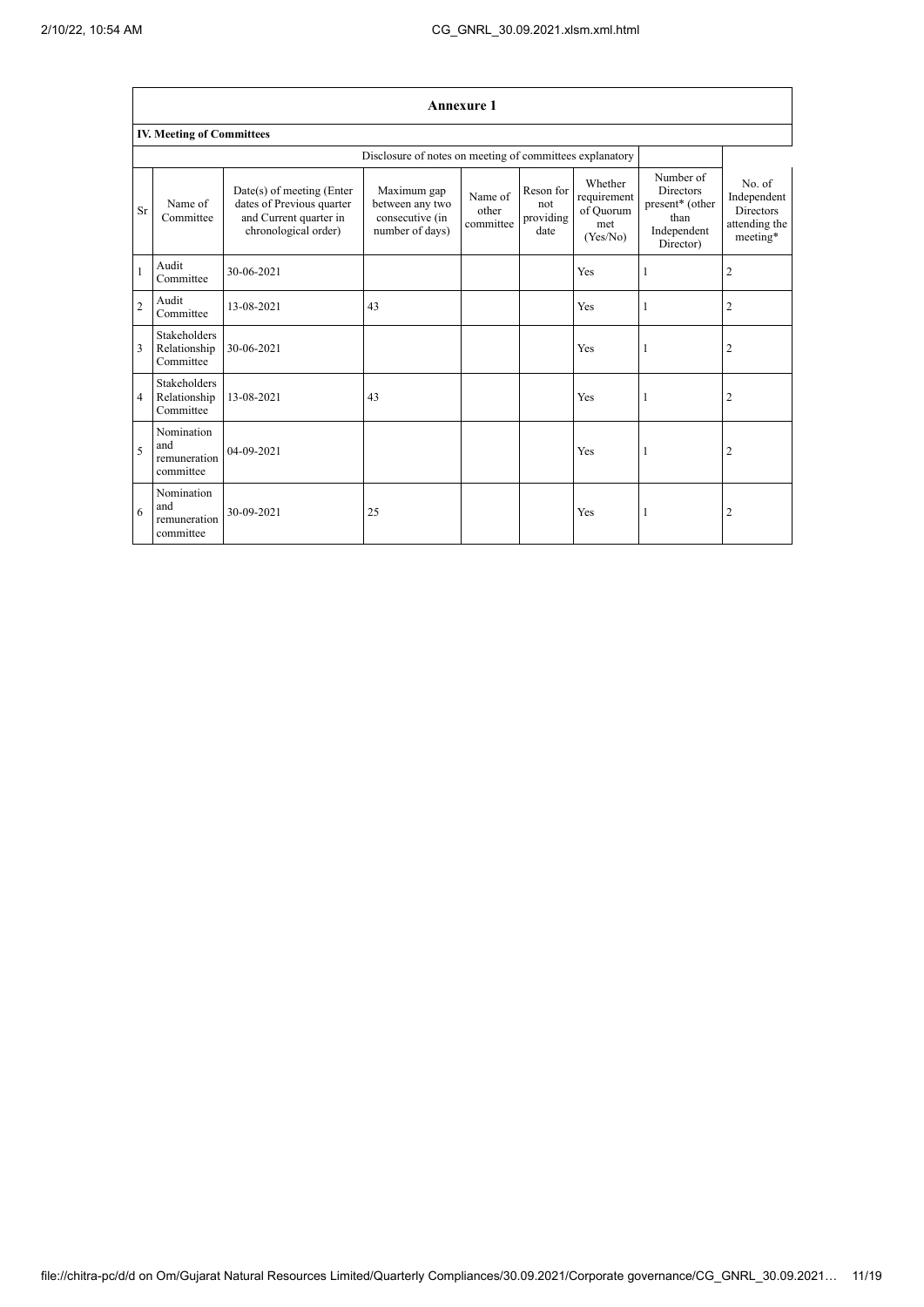|                | <b>Annexure 1</b>                                                                                         |                                  |                                                                    |  |  |  |  |  |
|----------------|-----------------------------------------------------------------------------------------------------------|----------------------------------|--------------------------------------------------------------------|--|--|--|--|--|
|                | V. Related Party Transactions                                                                             |                                  |                                                                    |  |  |  |  |  |
| <b>Sr</b>      | Subject                                                                                                   | Compliance status<br>(Yes/No/NA) | If status is "No" details of non-<br>compliance may be given here. |  |  |  |  |  |
|                | Whether prior approval of audit committee obtained                                                        | Yes                              |                                                                    |  |  |  |  |  |
| $\overline{2}$ | Whether shareholder approval obtained for material RPT                                                    | NA                               |                                                                    |  |  |  |  |  |
| 3              | Whether details of RPT entered into pursuant to omnibus approval<br>have been reviewed by Audit Committee | Yes                              |                                                                    |  |  |  |  |  |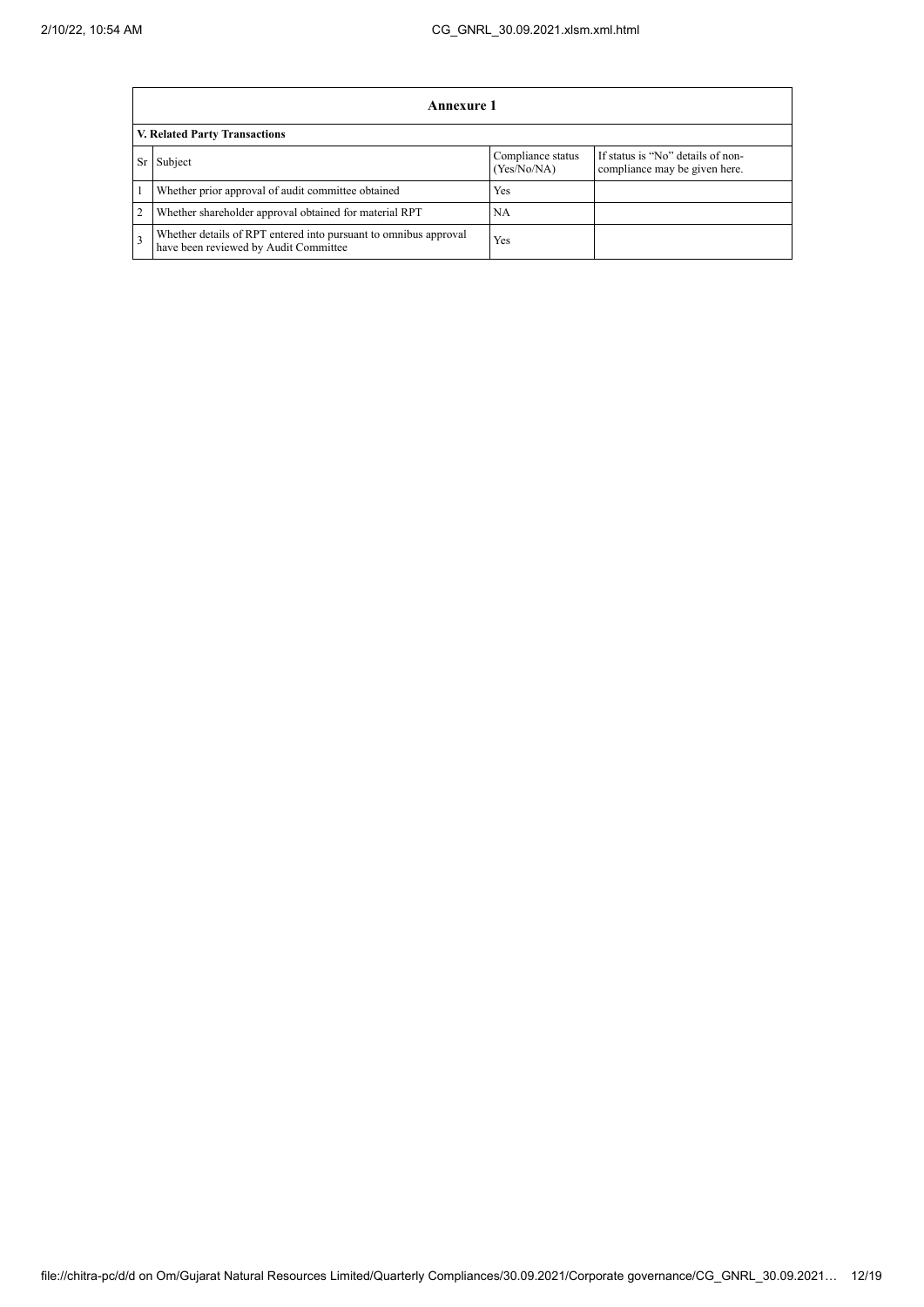|                | Annexure 1                                                                                                                                                                                                      |                               |  |  |
|----------------|-----------------------------------------------------------------------------------------------------------------------------------------------------------------------------------------------------------------|-------------------------------|--|--|
|                | <b>VI. Affirmations</b>                                                                                                                                                                                         |                               |  |  |
|                | Sr Subject                                                                                                                                                                                                      | Compliance<br>status (Yes/No) |  |  |
|                | The composition of Board of Directors is in terms of SEBI (Listing obligations and disclosure requirements)<br>Regulations, 2015                                                                                | Yes                           |  |  |
| $\overline{2}$ | The composition of the following committees is in terms of SEBI(Listing obligations and disclosure requirements)<br>Regulations, 2015 a. Audit Committee                                                        | <b>Yes</b>                    |  |  |
| 3              | The composition of the following committees is in terms of SEBI(Listing obligations and disclosure requirements)<br>Regulations, 2015. b. Nomination & remuneration committee                                   | Yes                           |  |  |
| $\overline{4}$ | The composition of the following committees is in terms of SEBI(Listing obligations and disclosure requirements)<br>Regulations, 2015. c. Stakeholders relationship committee                                   | <b>Yes</b>                    |  |  |
| 5              | The composition of the following committees is in terms of SEBI(Listing obligations and disclosure requirements)<br>Regulations, 2015. d. Risk management committee (applicable to the top 500 listed entities) | <b>NA</b>                     |  |  |
| 6              | The committee members have been made aware of their powers, role and responsibilities as specified in SEBI<br>(Listing obligations and disclosure requirements) Regulations, 2015.                              | Yes                           |  |  |
| $\overline{7}$ | The meetings of the board of directors and the above committees have been conducted in the manner as specified in<br>SEBI (Listing obligations and disclosure requirements) Regulations, 2015.                  | Yes                           |  |  |
| 8              | This report and/or the report submitted in the previous quarter has been placed before Board of Directors.                                                                                                      | Yes                           |  |  |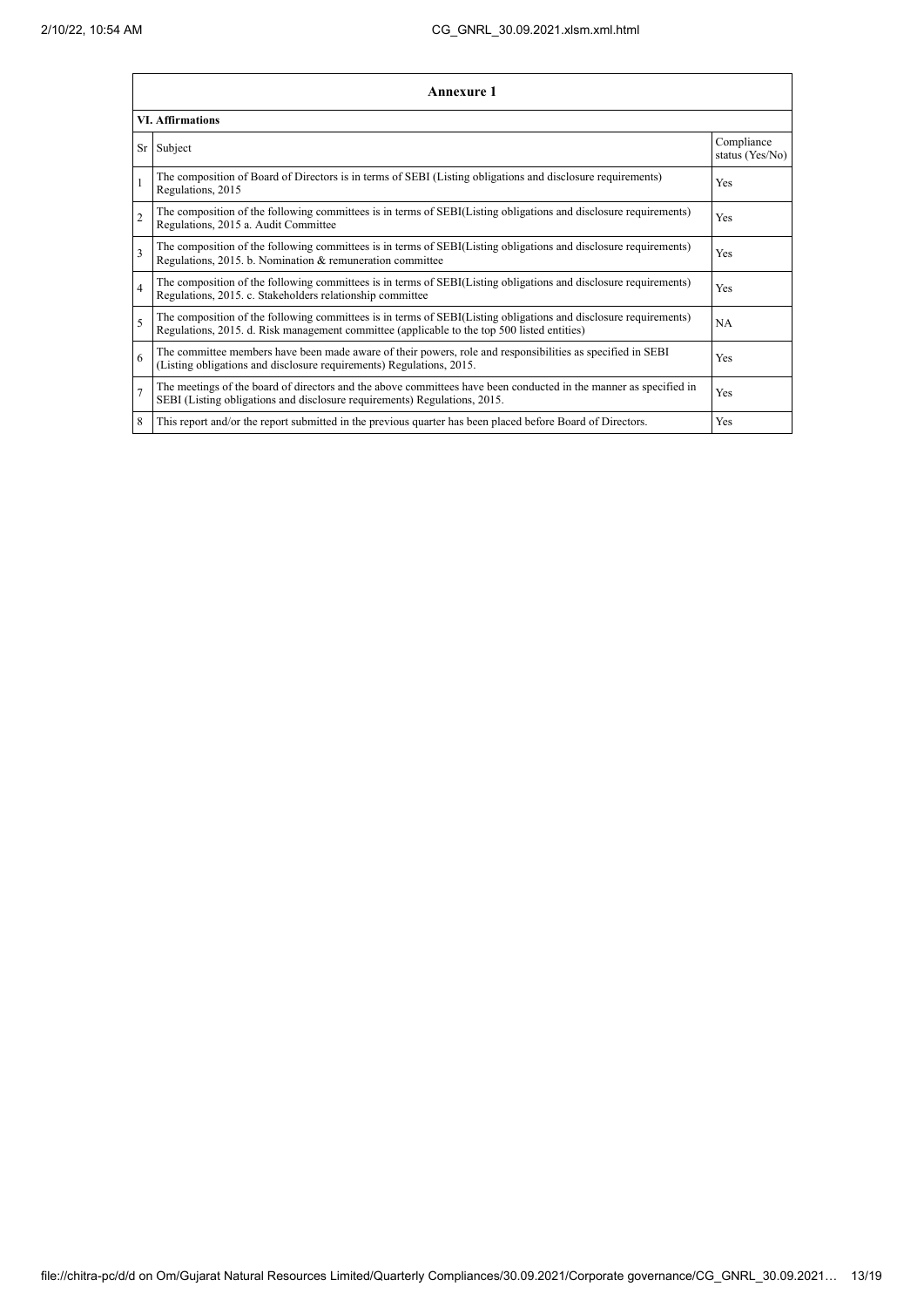| <b>Annexure 1</b> |                   |                   |
|-------------------|-------------------|-------------------|
| <b>Sr</b>         | Subject           | Compliance status |
|                   | Name of signatory | Shalin Ashok Shah |
|                   | Designation       | Managing Director |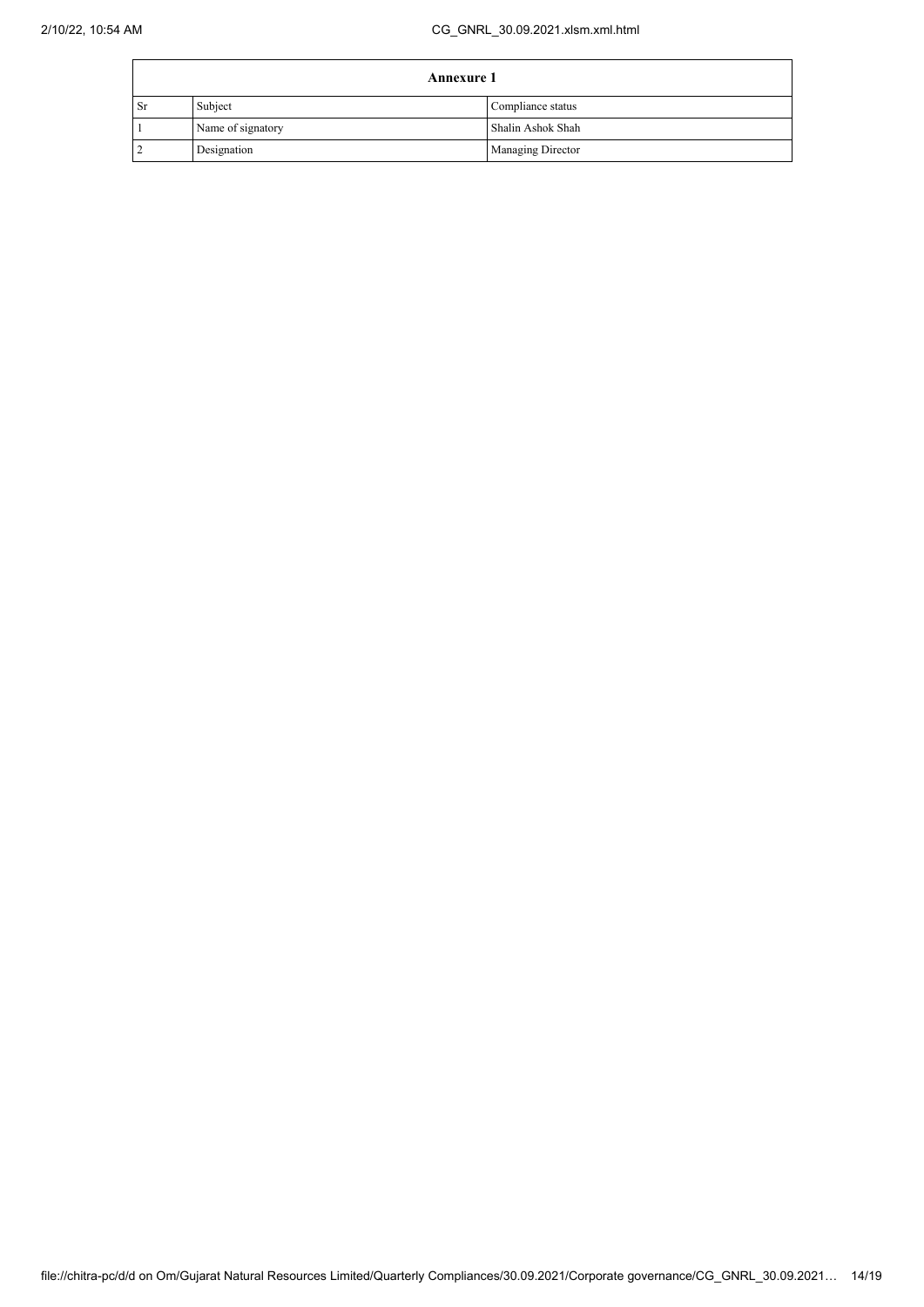|                | <b>Annexure III</b>                                                                                                                                                                  |                                            |                                     |                                                                       |  |
|----------------|--------------------------------------------------------------------------------------------------------------------------------------------------------------------------------------|--------------------------------------------|-------------------------------------|-----------------------------------------------------------------------|--|
|                | <b>III.</b> Affirmations                                                                                                                                                             |                                            |                                     |                                                                       |  |
| <b>Sr</b>      | Particulars                                                                                                                                                                          | Regulation<br>Number                       | Compliance<br>status<br>(Yes/No/NA) | If status is "No" details of<br>non-compliance may be<br>given here.  |  |
| 1              | Copy of the annual report including balance sheet, profit and loss<br>account, directors report, corporate governance report, business<br>responsibility report displayed on website | 46(2)                                      | Yes                                 |                                                                       |  |
| $\overline{2}$ | Presence of Chairperson of Audit Committee at the Annual General<br>Meeting                                                                                                          | 18(1)(d)                                   | Yes                                 |                                                                       |  |
| 3              | Presence of Chairperson of the nomination and remuneration committee<br>at the annual general meeting                                                                                | 19(3)                                      | N <sub>0</sub>                      | Leave of absence was<br>granted to Mr. Pravin<br>Trivedi, Chairperson |  |
| $\overline{4}$ | Presence of Chairperson of the Stakeholder Relationship committee at<br>the annual general meeting                                                                                   | 20(3)                                      | N <sub>0</sub>                      | Leave of absence was<br>granted to Mr. Pravin<br>Trivedi, Chairperson |  |
| 5              | Whether "Corporate Governance Report" disclosed in Annual Report                                                                                                                     | 34(3) read<br>with para C of<br>Schedule V | Yes                                 |                                                                       |  |
|                | Any other information to be provided                                                                                                                                                 |                                            |                                     |                                                                       |  |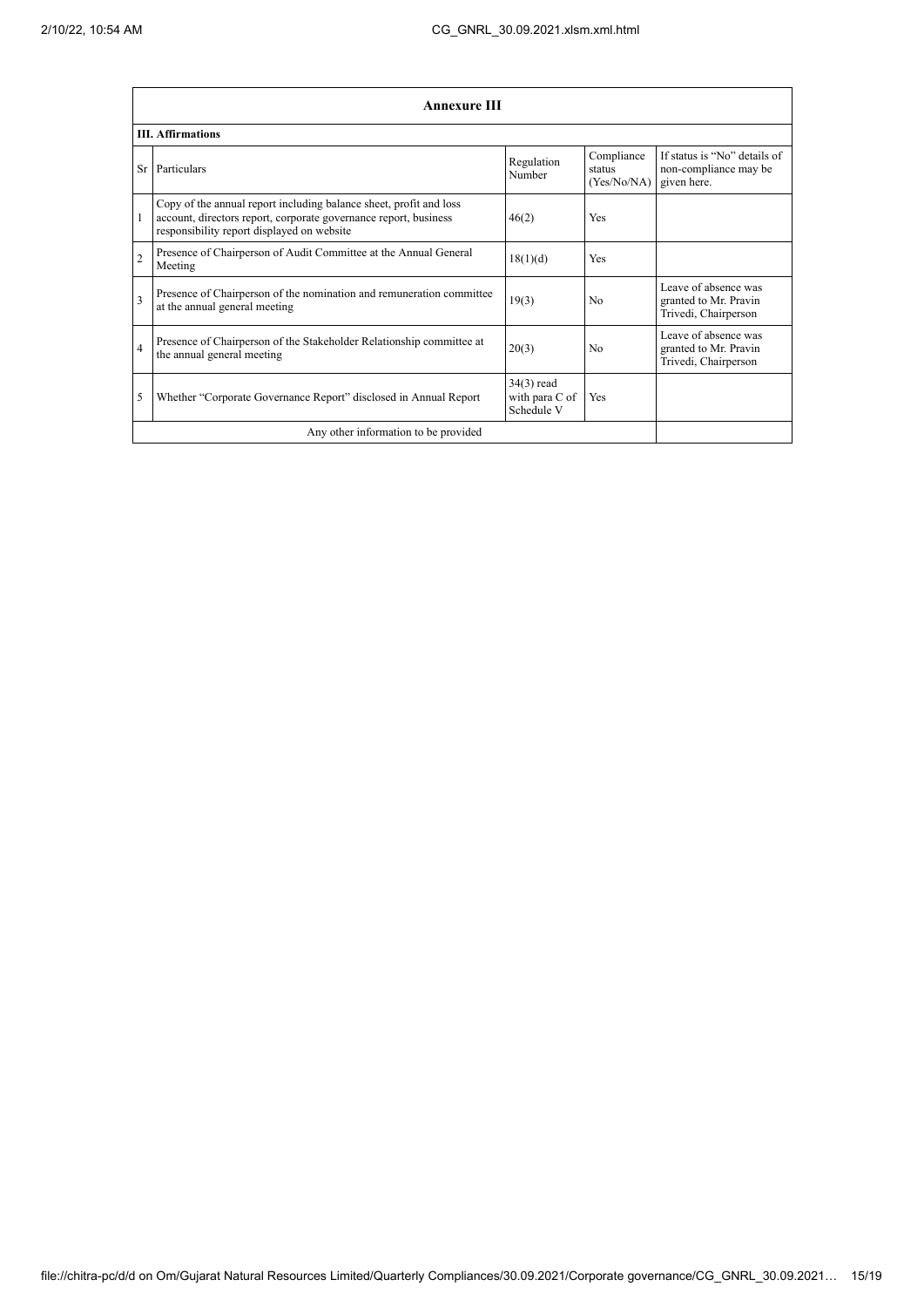|                | <b>Annexure III</b> |                          |  |
|----------------|---------------------|--------------------------|--|
|                | Name of signatory   | Shalin Ashok Shah        |  |
| $\overline{2}$ | Designation         | <b>Managing Director</b> |  |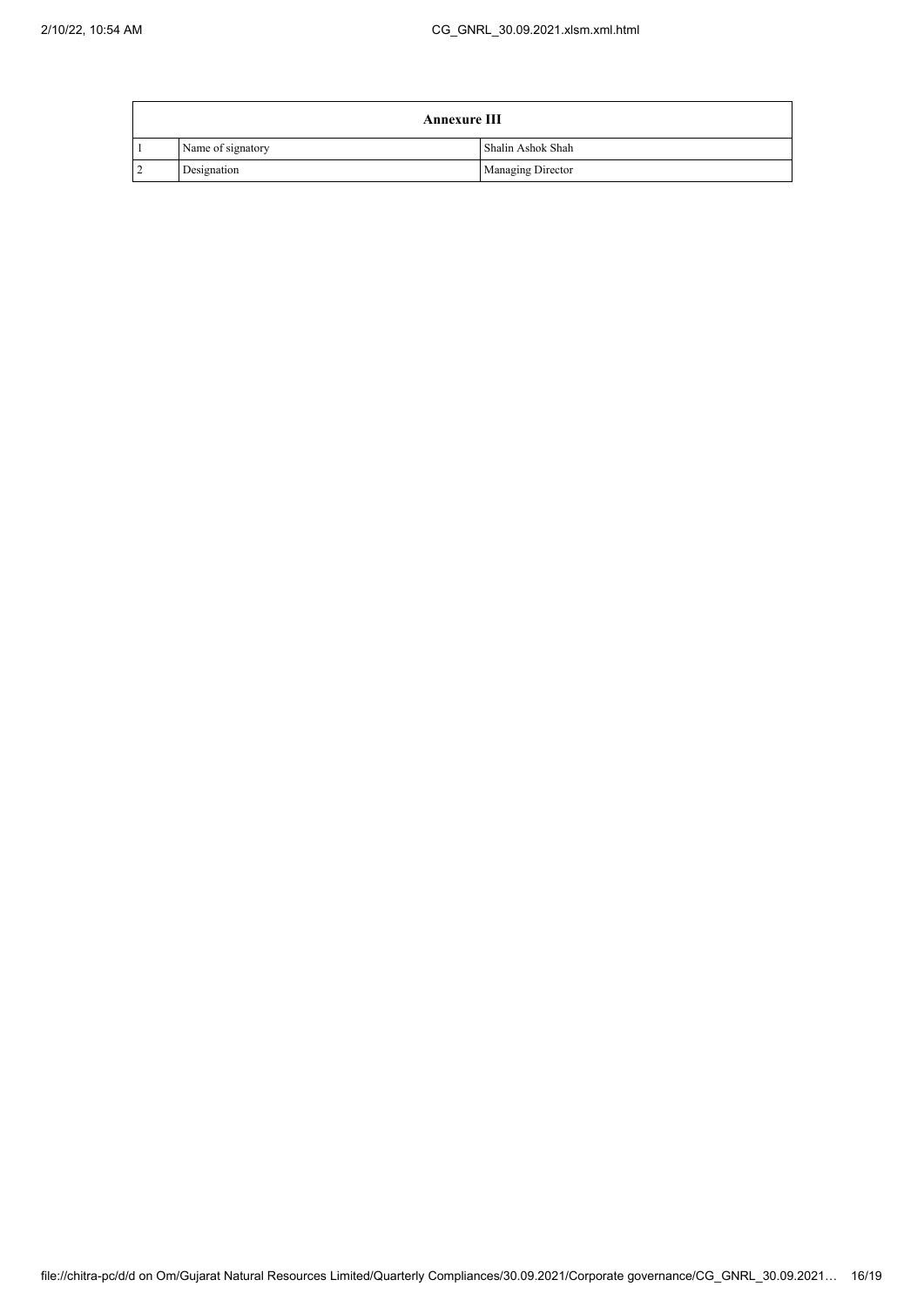| <b>Additional Half yearly Disclosure</b>                                                                                                                                                                                                                                                                                                                                                                                                |                                                |                                                                       |                                                                                                 |  |
|-----------------------------------------------------------------------------------------------------------------------------------------------------------------------------------------------------------------------------------------------------------------------------------------------------------------------------------------------------------------------------------------------------------------------------------------|------------------------------------------------|-----------------------------------------------------------------------|-------------------------------------------------------------------------------------------------|--|
| Applicability of disclosure                                                                                                                                                                                                                                                                                                                                                                                                             | Applicable                                     |                                                                       |                                                                                                 |  |
| Reason for Non Applicability                                                                                                                                                                                                                                                                                                                                                                                                            | Textual Information(1)                         |                                                                       |                                                                                                 |  |
| I. Disclosure of Loans/ guarantees/comfort letters /securities etc.refer note below                                                                                                                                                                                                                                                                                                                                                     |                                                |                                                                       |                                                                                                 |  |
| (A) Any loan or any other form of debt advanced by the listed entity directly or indirectly to                                                                                                                                                                                                                                                                                                                                          |                                                |                                                                       |                                                                                                 |  |
| Entity                                                                                                                                                                                                                                                                                                                                                                                                                                  | Aggregate amount advanced during six<br>months | Balance<br>outstanding<br>at the end of<br>six months                 |                                                                                                 |  |
| Promoter or any other entity controlled by them                                                                                                                                                                                                                                                                                                                                                                                         | $\mathbf{0}$                                   | $\mathbf{0}$                                                          |                                                                                                 |  |
| Promoter Group or any other entity controlled by them                                                                                                                                                                                                                                                                                                                                                                                   | $\boldsymbol{0}$                               | $\boldsymbol{0}$                                                      |                                                                                                 |  |
| Directors (including relatives) or any other entity controlled<br>by them                                                                                                                                                                                                                                                                                                                                                               | $\theta$                                       | $\boldsymbol{0}$                                                      |                                                                                                 |  |
| KMPs or any other entity controlled by them                                                                                                                                                                                                                                                                                                                                                                                             | $\mathbf{0}$                                   | $\mathbf{0}$                                                          |                                                                                                 |  |
| (B) Any guarantee / comfort letter (by whatever name called) provided by the listed entity directly or<br>indirectly, in connection with any loan(s) or any other form of debt availed By<br>Entity                                                                                                                                                                                                                                     | Type (guarantee, comfort letter etc.)          | Aggregate<br>amount of<br>issuance<br>during six<br>months            | Balance<br>outstanding at the<br>end of six<br>months(taking into<br>account any<br>invocation) |  |
| Promoter or any other entity controlled by them                                                                                                                                                                                                                                                                                                                                                                                         | NA                                             | $\mathbf{0}$                                                          | $\mathbf{0}$                                                                                    |  |
| Promoter Group or any other entity controlled by them                                                                                                                                                                                                                                                                                                                                                                                   | NA                                             | $\theta$                                                              | $\mathbf{0}$                                                                                    |  |
| Directors (including relatives) or any other entity controlled<br>by them                                                                                                                                                                                                                                                                                                                                                               | NA                                             | $\mathbf{0}$                                                          | $\mathbf{0}$                                                                                    |  |
| KMPs or any other entity controlled by them                                                                                                                                                                                                                                                                                                                                                                                             | NA                                             | $\mathbf{0}$                                                          | $\mathbf{0}$                                                                                    |  |
| (C) Any security provided by the listed entity directly or indirectly, in connection with any loan(s) or any                                                                                                                                                                                                                                                                                                                            |                                                |                                                                       |                                                                                                 |  |
|                                                                                                                                                                                                                                                                                                                                                                                                                                         |                                                |                                                                       |                                                                                                 |  |
| other form of debt availed by<br>Entity                                                                                                                                                                                                                                                                                                                                                                                                 | Type of security (cash, shares etc.)           | Aggregate<br>value of<br>security<br>provided<br>during six<br>months | Balance<br>outstanding at the<br>end of six months                                              |  |
| Promoter or any other entity controlled by them                                                                                                                                                                                                                                                                                                                                                                                         | NA                                             | $\theta$                                                              | $\theta$                                                                                        |  |
| Promoter Group or any other entity controlled by them                                                                                                                                                                                                                                                                                                                                                                                   | NA                                             | $\boldsymbol{0}$                                                      | 0                                                                                               |  |
| Directors (including relatives) or any other entity controlled<br>by them                                                                                                                                                                                                                                                                                                                                                               | NA                                             | $\boldsymbol{0}$                                                      | $\bf{0}$                                                                                        |  |
| KMPs or any other entity controlled by them                                                                                                                                                                                                                                                                                                                                                                                             | NA                                             | $\boldsymbol{0}$                                                      | $\overline{0}$                                                                                  |  |
| (D) Additional Information                                                                                                                                                                                                                                                                                                                                                                                                              |                                                |                                                                       | Textual<br>Information $(2)$                                                                    |  |
| <b>II.</b> Affirmations                                                                                                                                                                                                                                                                                                                                                                                                                 |                                                |                                                                       |                                                                                                 |  |
| Affirmations                                                                                                                                                                                                                                                                                                                                                                                                                            |                                                | Compliance<br><b>Status</b>                                           | Company Remarks                                                                                 |  |
| All loans (or other form of debt), guarantees, comfort letters (by whatever name called) or securities in<br>connection with any loan(s) (or other form of debt) given directly or indirectly by the listed entity to<br>promoter(s), promoter group, director(s) (including their relatives), key managerial personnel<br>(including their relatives) or any entity controlled by them are in the economic interest of the<br>company. |                                                | Yes                                                                   | Textual<br>Information $(3)$                                                                    |  |
| Name                                                                                                                                                                                                                                                                                                                                                                                                                                    | Hitesh M.Donga                                 |                                                                       |                                                                                                 |  |
| Designation                                                                                                                                                                                                                                                                                                                                                                                                                             | CFO                                            |                                                                       |                                                                                                 |  |
| Place                                                                                                                                                                                                                                                                                                                                                                                                                                   | Ahmedabaad                                     |                                                                       |                                                                                                 |  |